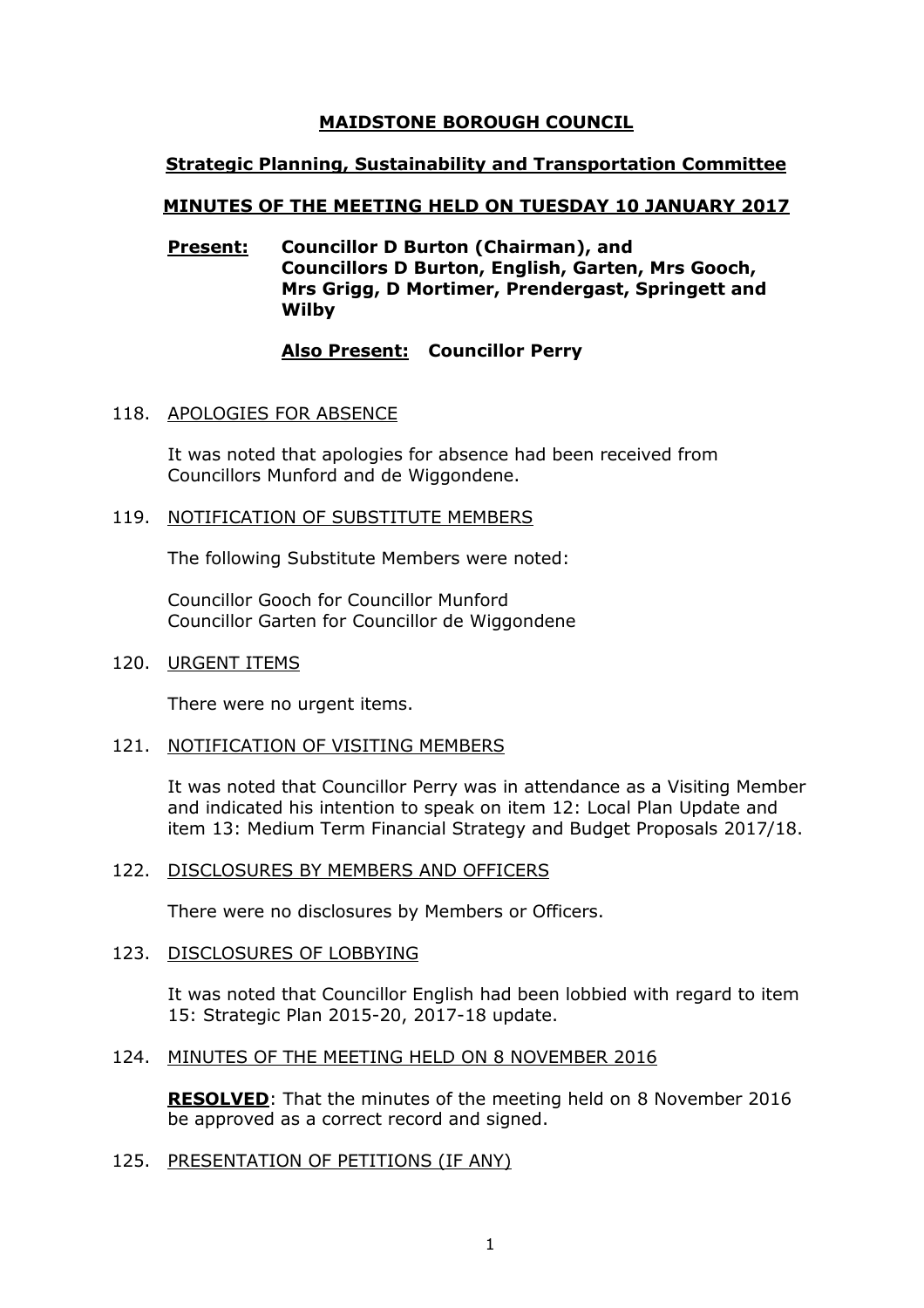There were no petitions.

### 126. QUESTIONS AND ANSWER SESSION FOR MEMBERS OF THE PUBLIC

There were no questions from members of the public.

### 127. TO CONSIDER WHETHER ANY ITEMS SHOULD BE TAKEN IN PRIVATE BECAUSE OF THE POSSIBLE DISCLOSURE OF EXEMPT INFORMATION

**RESOLVED**: That all items on the agenda be taken in public as proposed.

### 128. COMMITTEE WORK PROGRAMME

The Chairman updated the committee on items added to the work programme since the agenda was published.

It was noted that:

The following reports were due to be considered by the committee on 7 February 2017:

- Public Art Policy
- Maidstone Bus Station Options Appraisal
- Kent Minerals and Waste Site Plans consultation response

The following reports to be considered by the committee did not have a confirmed date:

- Statement of Community Involvement
- Self-build and customer build register update

**RESOLVED:** That the committee work programme be noted.

### 129. REPORT OF THE HEAD OF PLANNING AND DEVELOPMENT - LOCAL PLAN UPDATE

The Principal Planning Officer updated the committee on the progress of the Local Plan examination and provided the Government's latest position regarding the Housing White Paper.

The Officer outlined that the Local Plan Inspector had:

- Confirmed that the Council had met its duty to cooperate;
- Endorsed the Council's statement of housing need, but without the market uplift, making the figure 17,660;
- Opined that two sites New Line Learning and Boughton Lane should be removed from the Local Plan, and that sites in Yalding allocated for mixed housing and employment should be removed. It was also stated that a reduced housing supply was achievable at the Invicta Barracks site;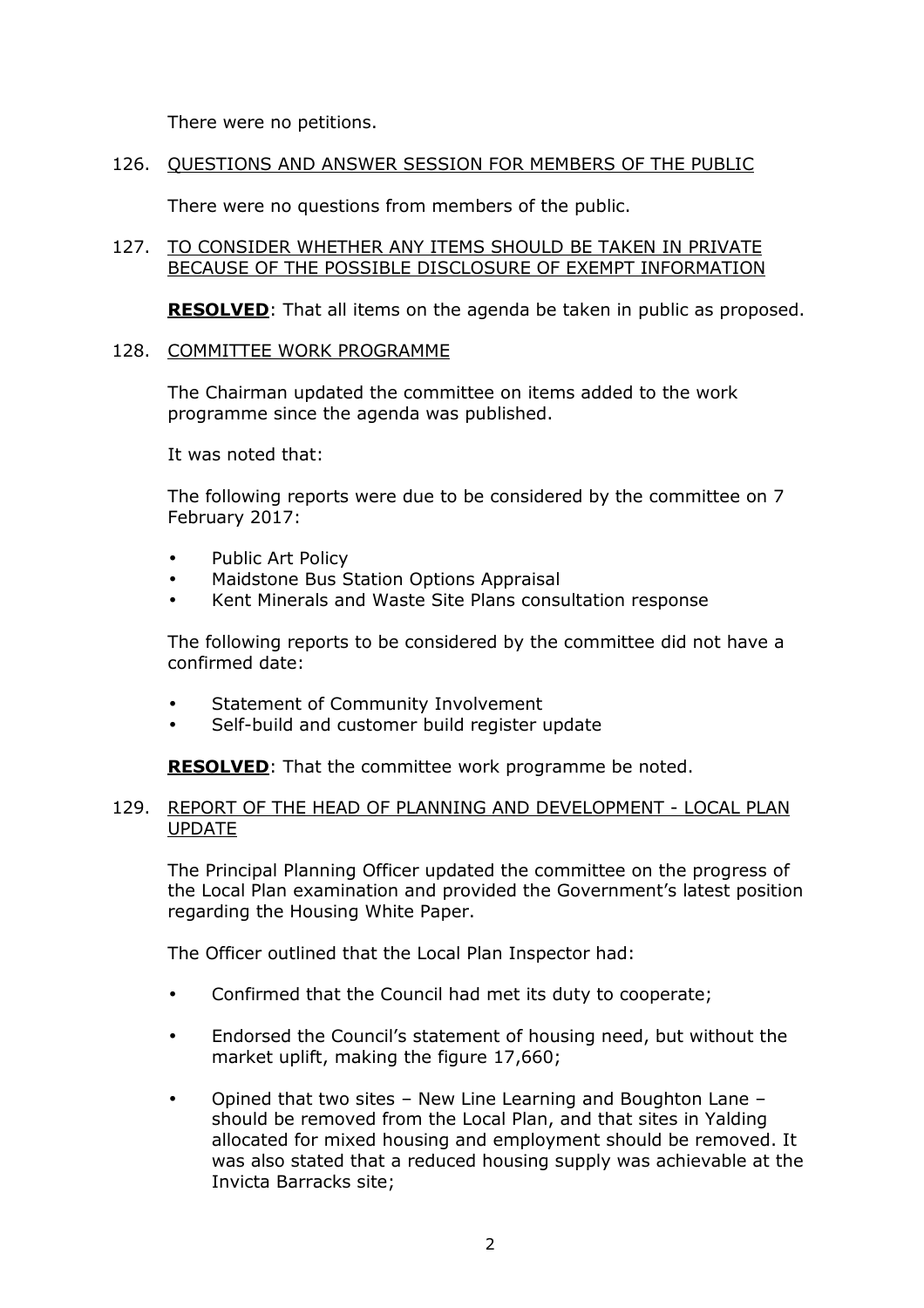- Supported development at Woodcut Farm, Junction 8;
- Requested commitment to a review of the Local Plan from April 2021.

In response to a question it was explained that the five year land supply now stood at approximately 6.21 years. This figure would be updated with more recent completions data when monitoring for the 2016/17 monitoring year was undertaken.

**RESOLVED**: That the report be noted.

### 130. CHANGE TO THE ORDER OF BUSINESS

The Chairman proposed that the order of business be changed in the following terms:

- That Item 14: Medium Term Financial Strategy 2017/18: Fees and Charges be taken before item 13: Medium Term Financial Strategy and Budget proposals 2017/18, as the former informed the latter.
- That item 16: Response to the Mayor of London's 'A City for all Londoners' publication be taken before item 15: Strategic Plan 2015- 20, 2017-18 Update, as the officer for item 16 was only present for that item.

**RESOLVED**: That the change to the order of business be noted.

### 131. REPORT OF THE DIRECTOR OF FINANCE AND BUSINESS IMPROVEMENT - MEDIUM TERM FINANCIAL STRATEGY: FEES AND CHARGES

The Director of Finance and Business Improvement introduced the report setting out proposed fees and charges for services within the remit of the committee.

In response to questions it was advised that:

- Details regarding the estimated decreased outturn for Street Naming and Numbering would be circulated to Members.
- Charges for Building Control inspection of solar panels were not statutory, but featured within the industry guidance adhered to by the Council.

# **RESOLVED**: That:

- 1. The proposed fees and charges for 2017/18 as set out in Appendix A to the report of the Director of Finance and Business Improvement be approved.
- 2. The fees and charges set by the government for 2017/18, as detailed in Appendix A, be noted.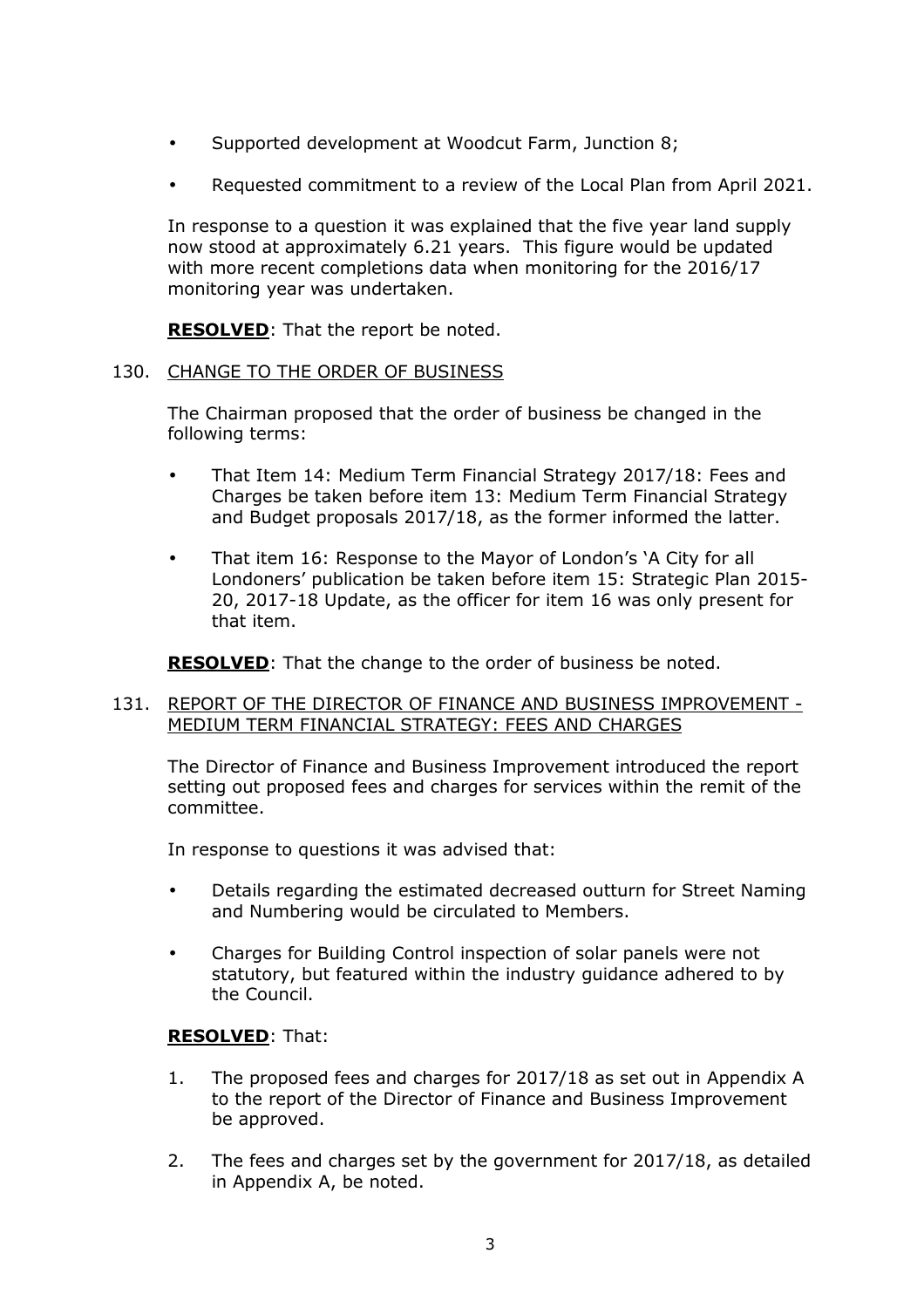3. All fees relating to planning and conservation be approved for introduction with effect from 1 February 2017.

For  $-9$  Against  $-0$  Abstain  $-0$ 

### 132. REPORT OF THE DIRECTOR OF FINANCE AND BUSINESS IMPROVEMENT - MEDIUM TERM FINANCIAL STRATEGY AND BUDGET PROPOSALS 2017/18

The report setting out details of the revenue budget proposals for the committee for 2017-18, and covering the remainder of the five year medium term financial strategy (MTFS) planning period, was presented by the Director of Finance and Business Improvement.

It was highlighted to the committee that:

- The recently announced Local Government Settlement had no effect on the budget, but the cut to the New Homes Bonus translated into a loss to the Council of £750,000 on what was previously expected for 2017-18, and £1.5m over the five year MTFS period. This would affect the capital programme and may require the Council to borrow towards capital projects.
- There was a projected budget gap of £4m over the MTFS period. If agreed, the proposed savings amounted to £3.2m and ensured a balanced budget for 2017-18.

The committee considered Appendix B to the report that outlined the budget proposals for 2017/18 – 2021/22, and in particular the proposed saving of £45,000 from Planning Policy based upon a reduction in staff levels. During discussion the following points were raised:

- The Planning Service had experienced difficulties in past years, however performance had now substantially improved. A reduction in staffing levels threatened to negatively affect the team's improved performance.
- The Local Plan was on track for adoption within the current municipal year, subject to the Inspector's findings, and it could be expected that the conclusion of the process would release Officer resources. However, the Inspector had requested commitment to a full review of the Local Plan, and this may require an allocation of Officer time equalling that given to the Plan's production.
- The committee felt that savings should be sought through the application of system improvements and through maximising income generation rather than reductions in staffing. There were aspirations for income generation in the form of the introduction of Planning Performance Agreements (to be discussed at a future meeting of the committee) and increases in parking charges.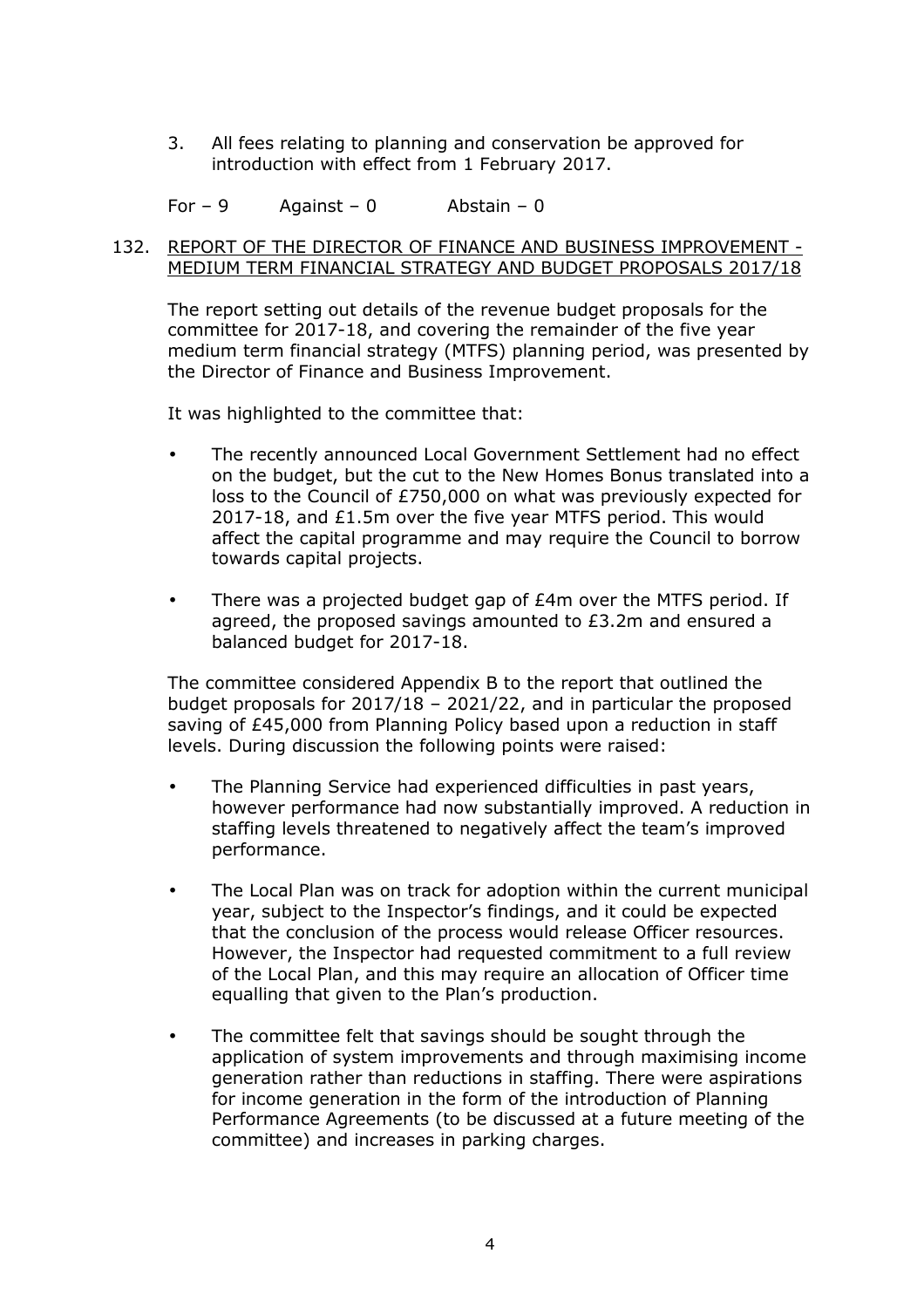- The loss of a Principal Planning Officer had entailed the use of consultants at a cost to the Council.
- The timetable for the proposed savings, specifically for the full £45,000 saving from Planning Policy to be realised within the single year 2017-18, was felt to appear unrealistic.

Noting the committee's comments the Director of Regeneration and Place advised that, whilst effort would be made to protect staff resources, he could not speculate on the findings of the planning service review ahead of its conclusion.

# **RESOLVED**: That:

- 1. It be submitted to Policy and Resources Committee that the proposed budget reduction of £45,000 within planning policy for 2017/18 is not supported, as it is believed that to make this cut would lead to a reduction in the service to a level of deterioration which would be unacceptable. It is therefore requested that alternative areas for savings be considered.
- 2. Further comment on future years be deferred for consideration following the results of the planning service review.
- For  $-9$  Against  $-0$  Abstain  $-0$

### 133. REPORT OF THE HEAD OF PLANNING AND DEVELOPMENT - RESPONSE TO THE MAYOR OF LONDON'S 'A CITY FOR ALL LONDONERS' PUBLICATION

The Principal Planning Officer presented the report which advised Members of the publication of 'A City for All Londoners' by the Mayor of London, and note the officer's comments which were returned by the deadline of 11 December 2016.

The Officer explained that consultation on the draft London Plan would open in autumn 2017, with publication of the final Plan scheduled to take place in autumn 2019.

The committee noted that housing and transport issues within the plan affected Maidstone, and therefore must be factored into the council's response to the consultation for the London Plan.

**RESOLVED**: That the report be noted.

### 134. REPORT OF THE HEAD OF POLICY AND COMMUNICATIONS - STRATEGIC PLAN 2015-20, 2017-18 UPDATE

The Head of Policy and Communications introduced the Strategic Plan 2015-20 refresh with draft amendments as proposed by Policy and Resources Committee on 3 January 2017.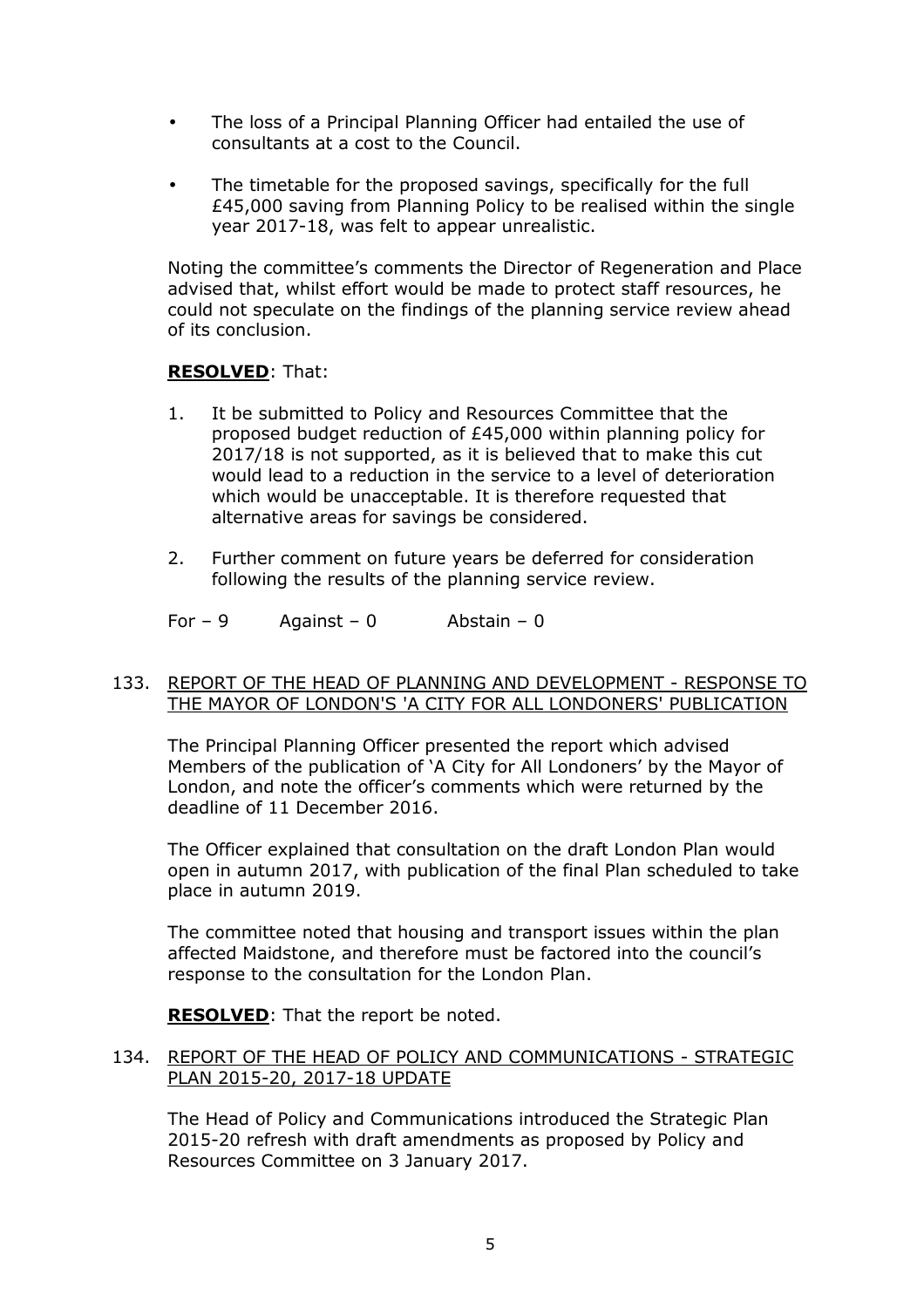The Committee debated the Plan and proposed a number of amendments.

# **RESOLVED**: That:

1. The following amendments to the draft Strategic Plan 2015-20 be recommended to Policy and Resources Committee:

| <b>Plan</b>                               | As presented                                                                                                                                                                                                                                               | <b>Committee's amendments</b>                                                                                                                                                                                                                                                                     |  |  |  |
|-------------------------------------------|------------------------------------------------------------------------------------------------------------------------------------------------------------------------------------------------------------------------------------------------------------|---------------------------------------------------------------------------------------------------------------------------------------------------------------------------------------------------------------------------------------------------------------------------------------------------|--|--|--|
| <u>Page</u>                               |                                                                                                                                                                                                                                                            | (additions in <b>bold</b> )                                                                                                                                                                                                                                                                       |  |  |  |
| <b>Vision, Mission and Values Section</b> |                                                                                                                                                                                                                                                            |                                                                                                                                                                                                                                                                                                   |  |  |  |
| 3                                         | Our Vision section followed by<br>Our Mission section.                                                                                                                                                                                                     | Reformat so that Our Mission is<br>first section, followed by Our<br>Vision.                                                                                                                                                                                                                      |  |  |  |
|                                           | <b>Action Section</b>                                                                                                                                                                                                                                      |                                                                                                                                                                                                                                                                                                   |  |  |  |
| 3                                         | Prioritisation of three actions<br>for 2017/18:<br>• Providing a clean and safe<br>environment<br>• Regenerating the town<br>centre<br>• A home for everyone                                                                                               | Supported by Committee.                                                                                                                                                                                                                                                                           |  |  |  |
| 3                                         | Regenerating the town centre.                                                                                                                                                                                                                              | Maintaining and enhancing the<br>town centre.                                                                                                                                                                                                                                                     |  |  |  |
| 3                                         | A home for everyone.                                                                                                                                                                                                                                       | Planning for the delivery of<br>sufficient homes to meet our<br>borough's needs.                                                                                                                                                                                                                  |  |  |  |
|                                           | <b>Our Values Section</b>                                                                                                                                                                                                                                  |                                                                                                                                                                                                                                                                                                   |  |  |  |
| 3                                         | Section placed on page 3.                                                                                                                                                                                                                                  | Section to be relocated to last<br>page of document.                                                                                                                                                                                                                                              |  |  |  |
|                                           | <b>Respecting the Character and Heritage of our Borough Section</b>                                                                                                                                                                                        |                                                                                                                                                                                                                                                                                                   |  |  |  |
| 5                                         | We will:<br>Deliver and honour our<br>Parish Charter<br>Deliver the Communication<br>and Engagement Action<br>Plan<br>Work with our Parishes and<br>Communities on the design<br>of their communities<br>Maintaining and enhancing the town centre Section | We will:<br>Deliver and honour our Parish<br>Charter<br>• Deliver the Communication<br>and Engagement Action Plan<br>Work with our Parishes and<br>Communities on the design of<br>their communities<br>Deliver the blue and green<br>infrastructure strategy and<br>the biodiversity action plan |  |  |  |
|                                           | (formerly Regenerating the town centre)                                                                                                                                                                                                                    |                                                                                                                                                                                                                                                                                                   |  |  |  |
| 6                                         | Maidstone has had an<br>historically thriving town<br>centre, however we need to<br>ensure that we keep pace with<br>the changing economic<br>environment and continue to<br>meet the demands of<br>businesses and consumers.                              | Maidstone has a historically<br>thriving town centre, however we<br>need to ensure that we keep pace<br>with the changing economic<br>environment and continue to<br>meet the demands of businesses,<br>residents and consumers.                                                                  |  |  |  |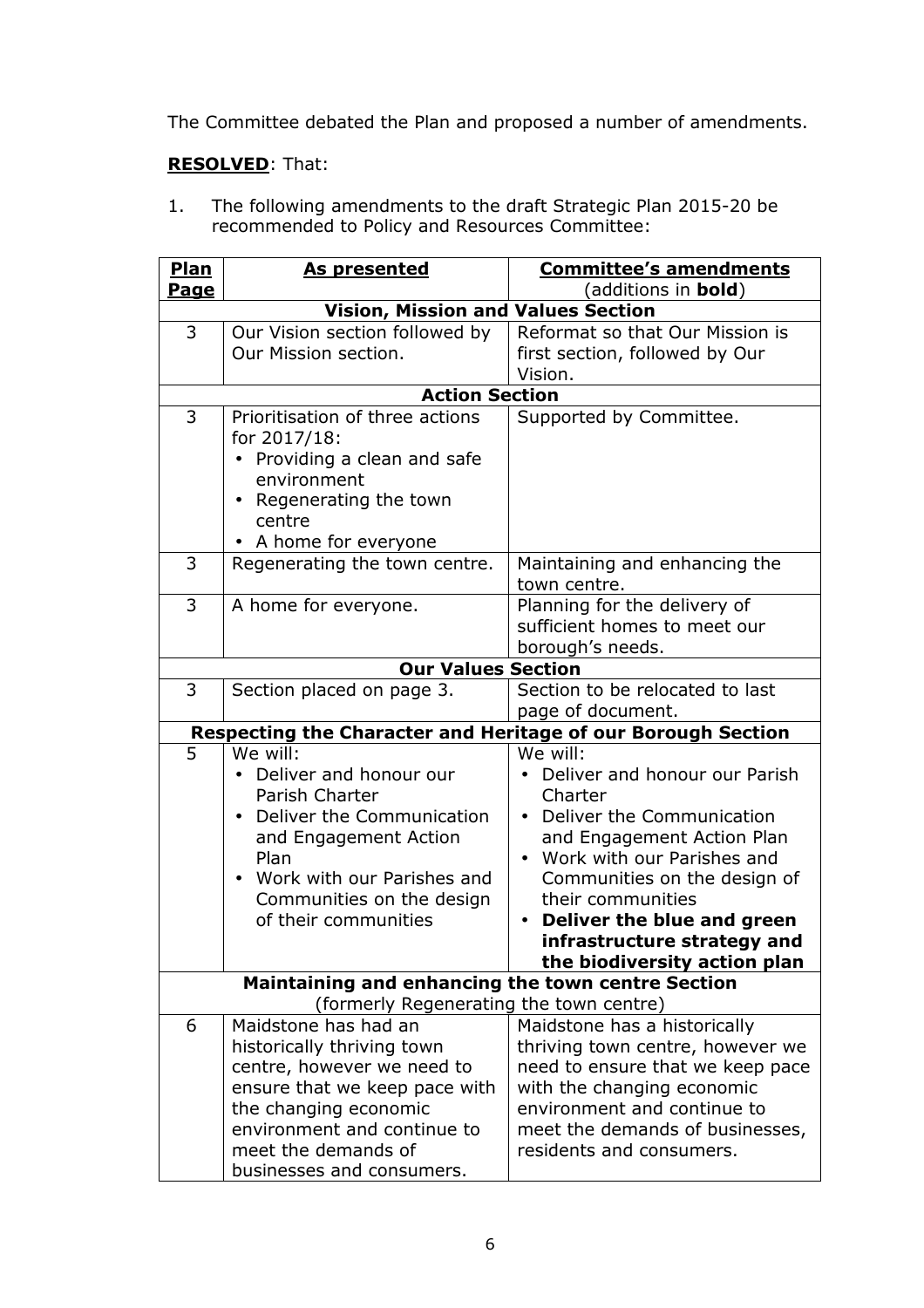|                                                                                         | Investment in Maidstone town<br>centre is needed if it is to<br>continue to be a popular place                                                                                                                                                                  |                                                                                                                                                                                                                                               |  |  |
|-----------------------------------------------------------------------------------------|-----------------------------------------------------------------------------------------------------------------------------------------------------------------------------------------------------------------------------------------------------------------|-----------------------------------------------------------------------------------------------------------------------------------------------------------------------------------------------------------------------------------------------|--|--|
|                                                                                         | for leisure, to live, shop and<br>work.                                                                                                                                                                                                                         |                                                                                                                                                                                                                                               |  |  |
| 6                                                                                       | We mean: Ensuring we have a<br>thriving and attractive town<br>centre that is fit for the future.                                                                                                                                                               | We mean: Ensuring that we<br>provide a diverse and thriving<br>town with a full range of<br>business, retail, cultural, and<br>leisure opportunities with the<br>investment to support them.                                                  |  |  |
| 6                                                                                       | We will:<br>• Deliver the Destination<br>Management Plan                                                                                                                                                                                                        | We will:<br><b>Deliver (review and</b><br>update) the Town Centre<br><b>Development Plan</b><br>Deliver the Destination<br>Management Plan                                                                                                    |  |  |
| 6                                                                                       | Measured by:<br>Bullet points deleted.                                                                                                                                                                                                                          | Measured by:<br>• % of vacant retail units<br>Target to minimise conversion<br>of office space to residential<br>• % hotel occupancy<br>• Resident satisfaction<br>How Maidstone is rated as a<br>retail, cultural and leisure<br>destination |  |  |
| Securing Improvements to the Transport Infrastructure for the<br><b>Borough Section</b> |                                                                                                                                                                                                                                                                 |                                                                                                                                                                                                                                               |  |  |
| 6                                                                                       | We mean:<br>• A transport network that<br>meets the needs of<br>residents and businesses                                                                                                                                                                        | We mean:<br>A sustainable transport<br>network that meetings the<br>needs of residents and<br>businesses                                                                                                                                      |  |  |
|                                                                                         | We will:<br>• Deliver an Integrated<br>Transport Strategy and<br>work with our partners to<br>seek improvements to the<br>transport infrastructure<br>Deliver the Local Plan<br>• Introduce Community<br>Infrastructure Levy<br>Create a transport<br>$\bullet$ | We will:<br>Deliver an Integrated<br>Transport Strategy and work<br>with our partners to seek<br>improvements to the transport<br>infrastructure<br>Deliver the walking and<br>cycling strategy                                               |  |  |
|                                                                                         | operators group                                                                                                                                                                                                                                                 | Remaining bullet points deleted.                                                                                                                                                                                                              |  |  |
| Promoting a range of employment skills and opportunities across<br>the Borough Section  |                                                                                                                                                                                                                                                                 |                                                                                                                                                                                                                                               |  |  |
| $\overline{7}$                                                                          | We mean:<br>Meeting the skills and<br>employment needs of our<br>residents, supporting and<br>attracting businesses and                                                                                                                                         | We mean:<br>Meeting the skills and<br>employment needs of our<br>residents and employers,<br>supporting and attracting                                                                                                                        |  |  |